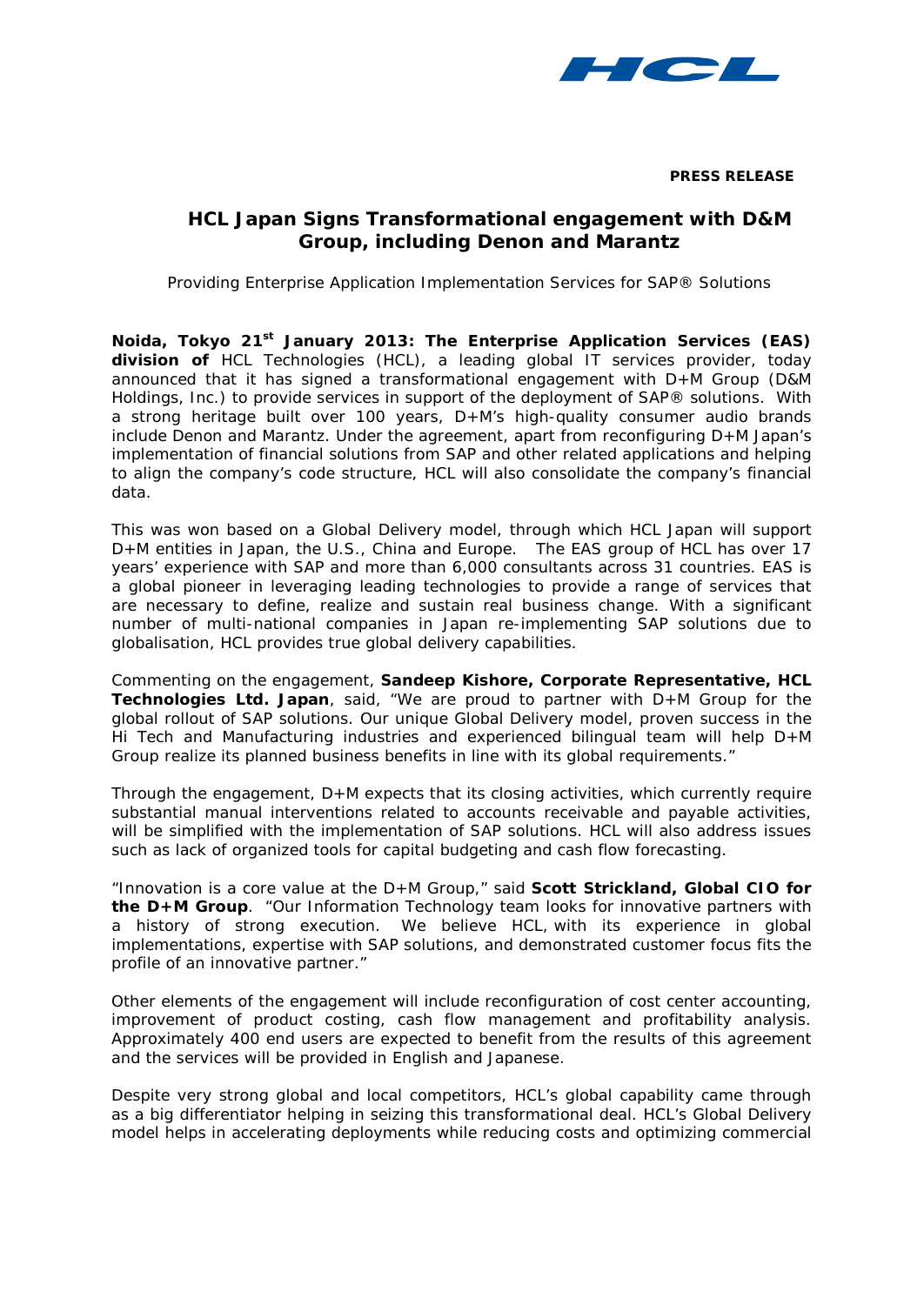

leverage in multi-vendor relationships while managing key risks through a standardised and proven method. HCL also invests in creating Japanese language capability, and has an experienced bilingual delivery team for SAP solutions.

## **About D+M Group**

D+M Group is a global company dedicated to enhancing life through inspired sound solutions delivered anytime, anywhere. With a strong belief that "Performance is everything," D+M is focused on innovation to meet the needs of customers in an increasingly digital world. Serving the consumer, professional and automotive markets, D+M Group brands include Allen & Heath, Boston Acoustics<sup>®</sup>, Calrec Audio, Denon<sup>®</sup>, Denon DJ, Denon Professional, Marantz®, Marantz Professional and Premium Sound Solutions. D+M Group has approximately 2,000 employees worldwide, with products and services marketed in more than 45 countries. D+M Group is a Bain Capital portfolio company.

All product and brand names with a trademark symbol are trademarks or registered trademarks of D&M Holdings, Inc., or its subsidiaries. For more information please visit [http://www.dmglobal.com/Pages/Home.aspx.](http://www.dmglobal.com/Pages/Home.aspx)

## **About HCL Technologies**

HCL Technologies is a leading global IT services company, working with clients in the areas that impact and redefine the core of their businesses. Since its inception into the global landscape after its IPO in 1999, HCL focuses on 'transformational outsourcing', underlined by innovation and value creation, and offers integrated portfolio of services including software-led IT solutions, remote infrastructure management, engineering and R&D services and BPO. HCL leverages its extensive global offshore infrastructure and network of offices in 31 countries to provide holistic, multi-service delivery in key industry verticals including Financial Services, Manufacturing, Consumer Services, Public Services and Healthcare. HCL takes pride in its philosophy of 'Employees First, Customers Second' which empowers our 85,194 transformers to create a real value for the customers. HCL Technologies, along with its subsidiaries, had consolidated revenues of US\$ 4.4 billion (23,499 crores), as on 31<sup>st</sup> Dec 2012 (on LTM basis). For more information, please visit [www.hcltech.com](http://www.hcltech.com/)

**The Enterprise Application Services (EAS)** division of HCL Technologies (HCL), is a Business Transformation consultancy that delivers significant value to large, complex organizations through the innovative implementation and support of enterprise applications. EAS has a significant number of the industry's most experienced professionals specializing in the delivery of sustained business improvement through technology enabled transformation programs. EAS consultants bring in-depth industry expertise alongside best practice functional knowledge to address the strategic, operational, information management and organizational effectiveness challenges faced by organizations today. EAS is renowned for its global ability to help clients define more ambitious strategies, build more effective organizations and shape more successful futures. For more information, please visit: www.hcltech.com/enterprise-application-services

### **About HCL Japan**

HCL Japan is the Japanese arm of HCL Technologies. HCL has been doing business in Japan for several years, and today HCL Japan has grown to be the largest amongst the technology companies from India. HCL Japan profoundly understands the business practice in Japan, and it brings HCL's global experience and practices to Japanese companies, which are more than 90% of its customers. HCL Japan has successfully implemented India offshore model of outsourcing, and this has been made possible by the strong presence of onsite bilingual bridge engineers, and that of bilingual engineers and managers at offshore in India. HCL's focus is mainly in Engineering and R&D Services (ERS) and Enterprise Application Services (EAS) in Japan. In ERS, following are the focused Industries in Japan: Consumer Electronics, Medical Devices, Office Automation (Multi-function printers and projectors), Automotive, Industrial Equipment, ISV, Networking & Telecom Equipment and Semiconductor Companies. HCL also provides Value Engineering and Re-Engineering services for Japanese companies who want to expand the market for their products outside of Japan. In EAS, HCL brings its global capabilities and serves Japanese customers in Global Rollouts, IT transformation, Application Support and Maintenance. HCL Japan is especially strong at SAP related engagements (HCL is the 3rd largest SAP service